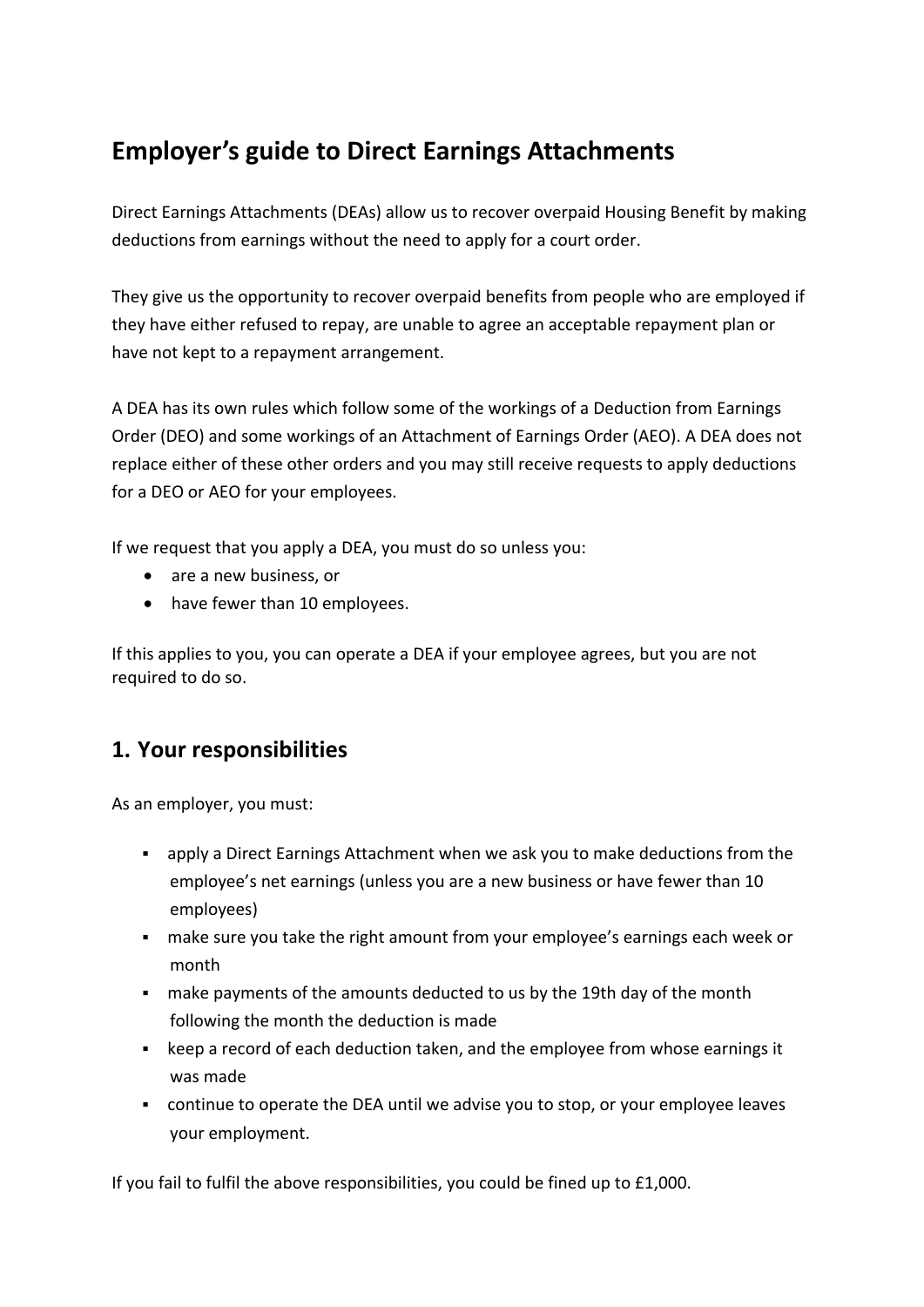# **2. Providing information to us and your employee**

We will send you a notice asking you to apply a DEA to your employee's earnings. This will include all the information you need to set up the DEA.

#### **You must write to us within 10 days of the date of your letter if:**

- we ask you to operate a DEA for someone who doesn't work for you
- an employee for whom you are operating a DEA leaves your employment
- you are a new business, or have fewer than ten employees.

You must also tell us straight away if your business stops trading.

#### **You must write to your employee to tell them:**

- the amount of the deduction taken, including any amount taken for administrative costs (further information about administrative costs is given below), or provide this information on their payslip
- how that deduction was worked out.

You must do this (and record it) no later than the payday on which the deduction for the DEA is made.

## **3. How to operate a DEA**

We will send you a notice which tells you to apply a DEA for your employee and gives you the information you will need to apply it, including:

- the name, address and National Insurance number of the person from whose wages you will make the deduction
- if we have it, their staff number, payroll number or similar identifying number
- the percentage rates at which deductions are to be made
- the proportion of their wages which is protected (further information is given below)
- **when to send us payments**
- if you are paying us by direct credit transfer, the account into which the payments are to be transferred
- if you are paying by cheque, the address to which you are to send the payments.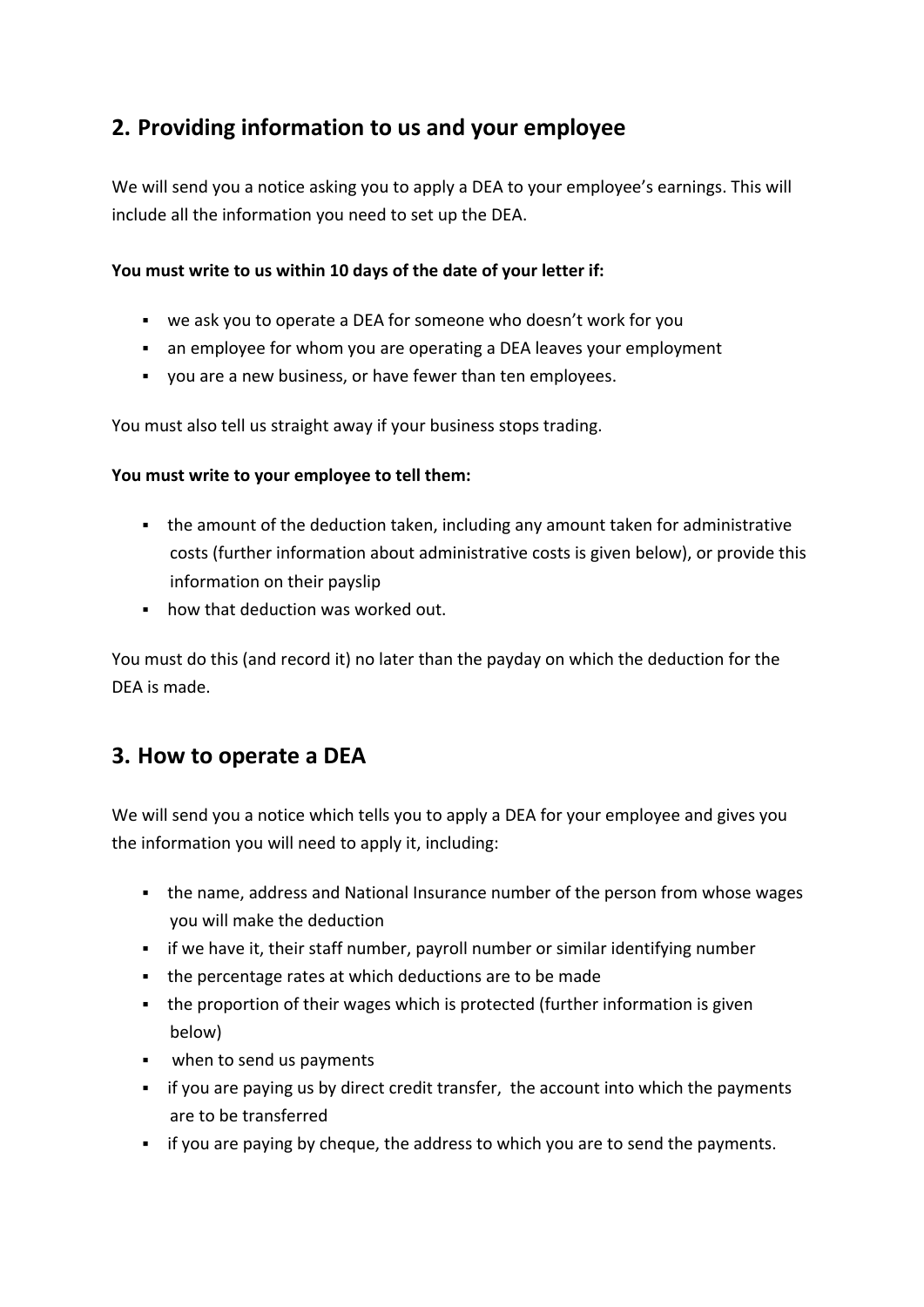### **3.1 The deductions**

Once you receive the notice, you will need to check that your employee earns enough to allow a deduction to be made. If they do, you then need to calculate how much to take from their earnings using the information we provide and make the deductions.

#### **3.2 Payroll software**

Your payroll software may not have yet been updated to deal with DEAs. The Department for Work and Pensions is working with the Chartered Institute of Payroll Professionals, employer representatives and payroll software providers to develop long-term solutions but until your software is changed, you will also need to follow the instructions below as well as other general guidance in this document. Once your system is updated, the information in this section may no longer be needed.

If your computer system has not yet been updated to deal with DEAs, you will need to:

- manually calculate the amount to deduct from the employee's earnings (further information is given in section 5)
- manually check whether there are any other orders currently in place; the DEA may take priority over these (further information is given in section 7)
- in cases where the DEA takes priority over another order, consider whether other orders need to stop or deduction amounts need to be recalculated
- where other orders can't be applied, remove these manually from the payroll system as appropriate and reinstate these once the DEA ends.

If, after reading through this guidance, you still have unanswered queries, please phone the Corporate Income Team on 01843 577550.

### **3.3 Payment to us**

Once you have taken the money from your employee's earnings, you must pay it to us within set time limits. We will ask you to make payments in line with your payroll, so if your employee is paid weekly or monthly, you should pay us at the same time.

However, if your employee is paid weekly you can pay us four-weekly if you prefer. If this is the case, you must still calculate and deduct the payment every week. Please let us know if you will be doing this by phoning us on 01843 577550.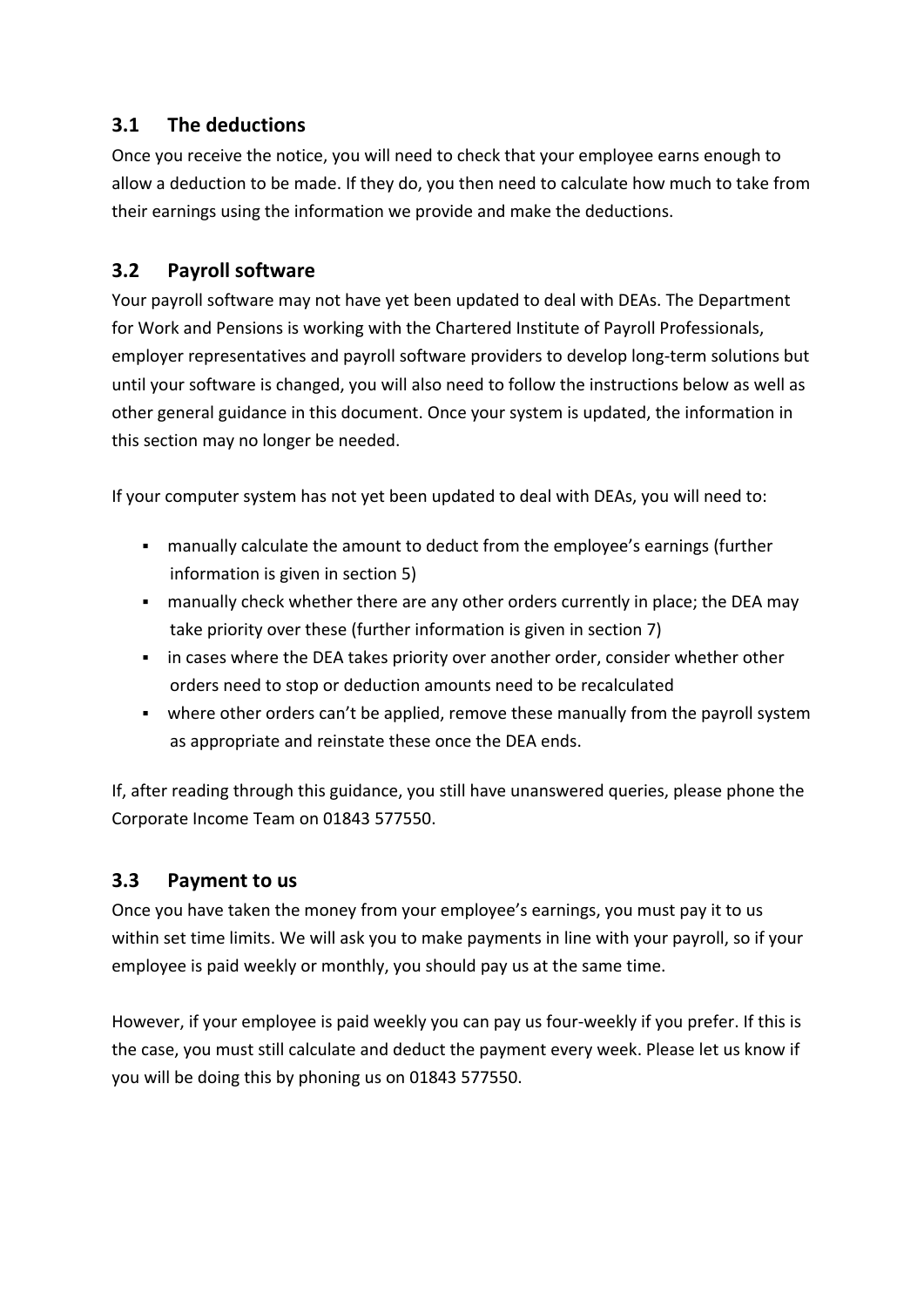It is your responsibility to make sure you take the right amount from your employee's earnings each week or month and pay it to us. Details of how you can make payment to us are given in section 12 of this document.

| What counts as 'earnings' for DEAs                                                                                                             | What doesn't count as 'earnings' for DEAs                                                                                                                  |
|------------------------------------------------------------------------------------------------------------------------------------------------|------------------------------------------------------------------------------------------------------------------------------------------------------------|
| <b>Wages</b>                                                                                                                                   | <b>Statutory Maternity Pay</b>                                                                                                                             |
| Salary                                                                                                                                         | <b>Statutory Adoption Pay</b>                                                                                                                              |
| Fees                                                                                                                                           | <b>Ordinary Statutory Paternity Pay</b>                                                                                                                    |
| <b>Bonuses</b>                                                                                                                                 | <b>Additional Statutory Paternity Pay</b>                                                                                                                  |
| Commission                                                                                                                                     | Any pension, benefit, allowance or credit paid<br>by DWP, a local authority or HMRC                                                                        |
| Overtime pay                                                                                                                                   | A guaranteed minimum pension under<br>the Pensions Scheme Act 1993                                                                                         |
| Most other payments on top of wages                                                                                                            | Amounts paid by a public department of the<br>Government of Northern Ireland or anywhere<br>outside the United Kingdom                                     |
| Occupational pensions, if paid with wages<br>or salary                                                                                         | Sums paid to reimburse expenses gained in<br>the course of the employment                                                                                  |
| Periodic payments by way of compensation<br>for the loss, ending or sacrifice, or<br>reduction in the payments, of any office or<br>employment | Pay or allowances as a member of<br>Her Majesty's forces, other than pay or<br>allowances payable to them by you as a<br>special member of a reserve force |
| <b>Statutory Sick Pay</b>                                                                                                                      | Lump sum redundancy payments and pay in<br>lieu of notice                                                                                                  |

# **4. What counts as earnings for a DEA?**

If the only earnings your employee receives are those in the right-hand column, you cannot calculate a DEA deduction. Similarly, if any of these are paid as part of the earnings, they are not to be included as part of the employee's net earnings when calculating a DEA.

Please contact us on 01843 577550 if you need any further information or help in operating a DEA.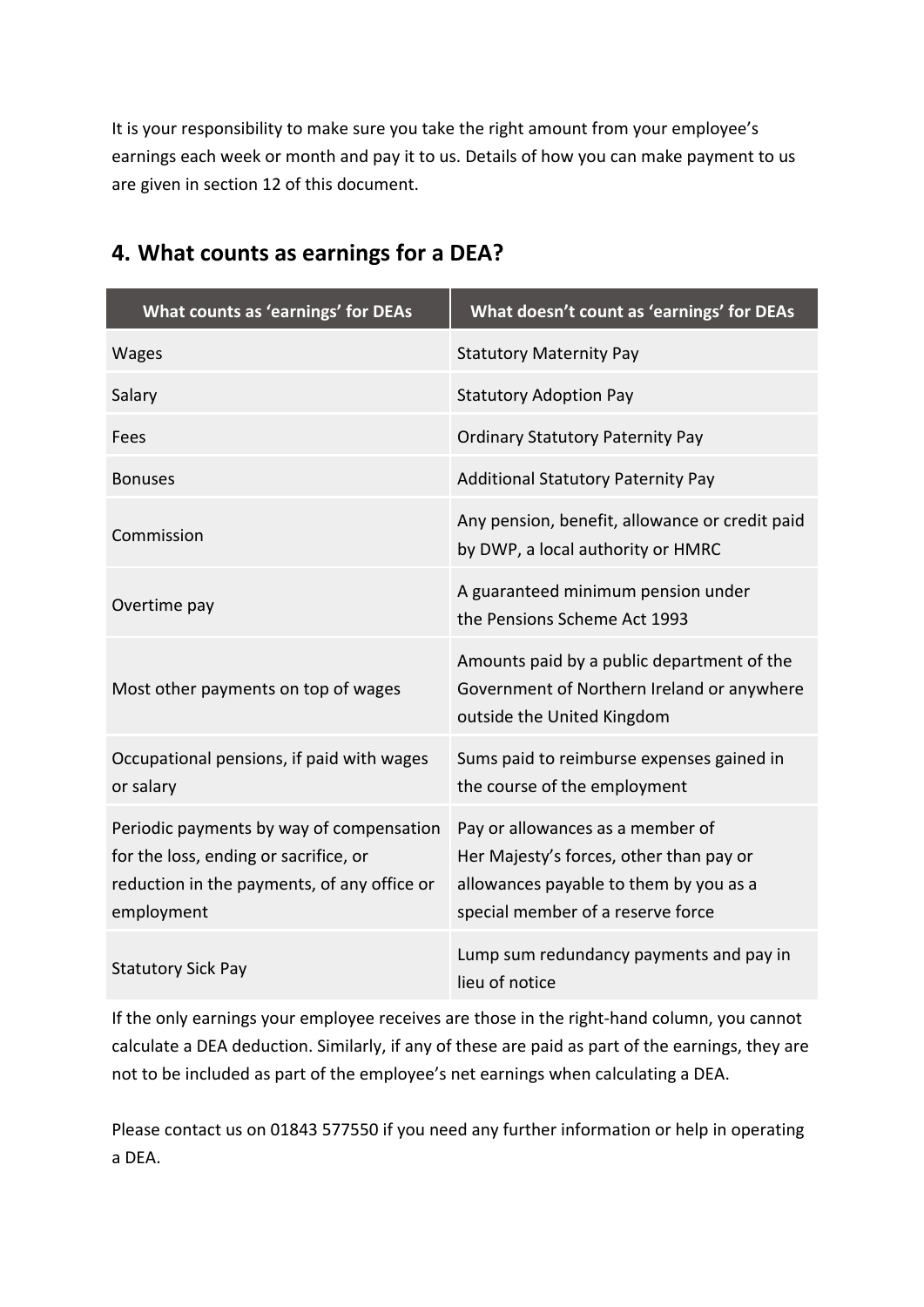# **5. How to work out the amount to deduct**

When calculating the DEA deductions amount, you must:

- work out the employee's net earnings
- use table A or B (below) to find the right deduction percentage rate for the employee's net earnings
- make sure that your employee has enough net earnings in the pay period for you to calculate a deduction (see tables A and B below)
- check that the correct percentage rate has been applied against those net earnings
- apply the percentage figure against the net earnings figure to calculate the amount to be deducted.
- check that the total of all the deductions does not leave the employee with less than the protected earnings proportion, which is 60% of their total net earnings during the calculating period to which the deduction relates.

#### **5.1 What are net earnings?**

You must take the amount for the Direct Earnings Attachment directly from your employee's **net** earnings. Net earnings are the earnings left after deduction of:

- **Income Tax**
- Class 1 National Insurance contributions
- Contributions to a work place pension (including Additional Voluntary Contributions, Free Standing Additional Voluntary Contributions and Stakeholder Pension Contributions).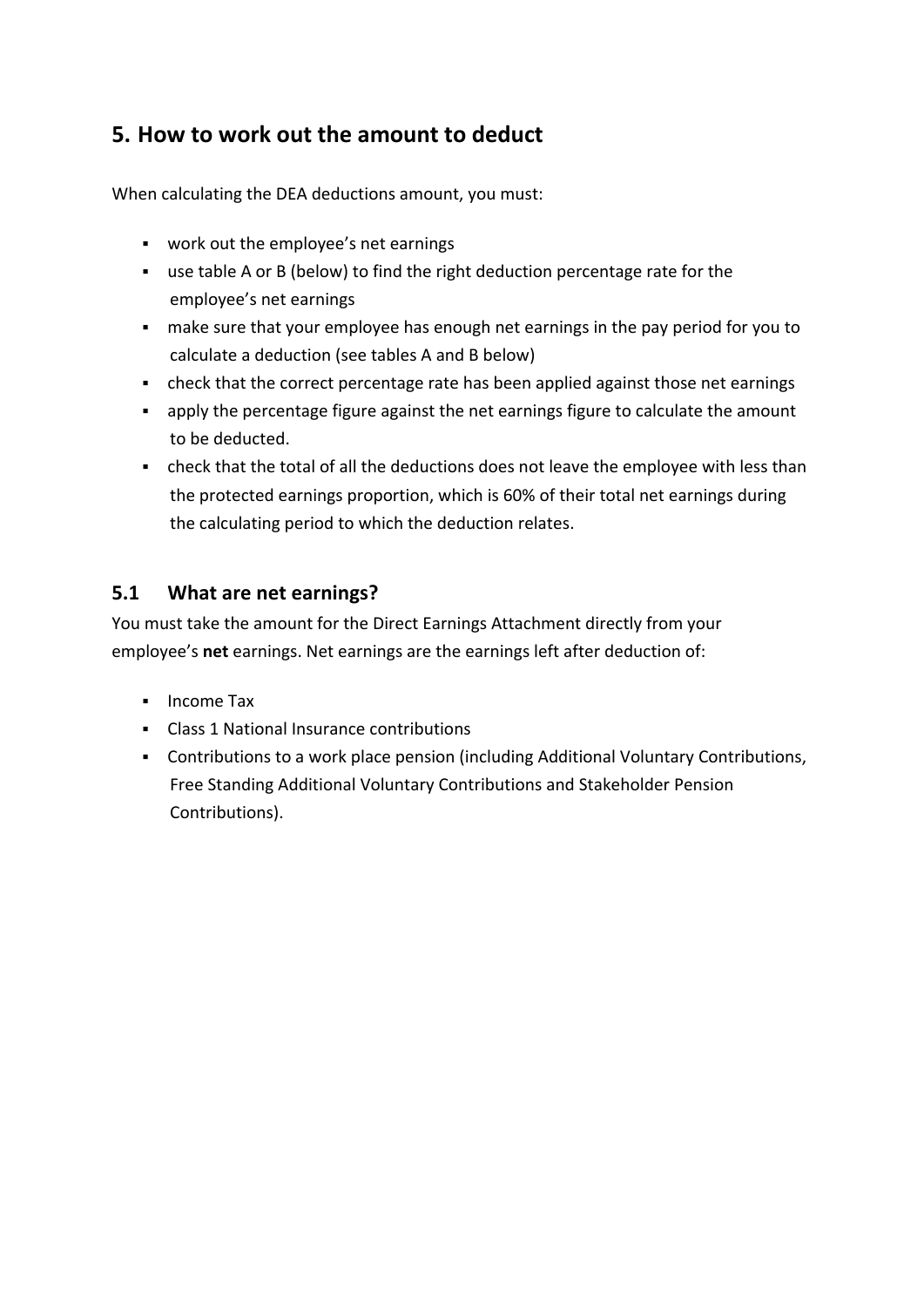#### **5.2 Amounts to be deducted by the employer**

| Table A: Where earnings are paid weekly   |                                            |  |
|-------------------------------------------|--------------------------------------------|--|
| <b>Amount of net earnings</b>             | <b>Deduction (percent of net earnings)</b> |  |
| Less than £100                            | Nil                                        |  |
| Exceeding £100 but not exceeding £160     | 3%                                         |  |
| Exceeding £160 but not exceeding £220     | - 5%                                       |  |
| Exceeding £220 but not exceeding £270 7%  |                                            |  |
| Exceeding £270 but not exceeding £375     | 11%                                        |  |
| Exceeding £375 but not exceeding £520 15% |                                            |  |
| Exceeding £520                            | 20%                                        |  |

| Table B: Where earnings are paid monthly  |                                            |  |  |  |
|-------------------------------------------|--------------------------------------------|--|--|--|
| <b>Amount of net earnings</b>             | <b>Deduction (percent of net earnings)</b> |  |  |  |
| Less than £430                            | Nil                                        |  |  |  |
| Exceeding £430 but not exceeding £690     | 3%                                         |  |  |  |
| Exceeding £690 but not exceeding £950     | 5%                                         |  |  |  |
| Exceeding £950 but not exceeding £1,160   | 7%                                         |  |  |  |
| Exceeding £1,160 but not exceeding £1,615 | 11%                                        |  |  |  |
| Exceeding £1,615 but not exceeding £2,240 | 15%                                        |  |  |  |
| Exceeding £2,240                          | 20%                                        |  |  |  |

#### **a) Protected earnings level**

Please note: the total of all deductions (the DEA plus any other deductions in place) cannot leave the employee with less than the **protected earnings proportion**, which is **60% of their total net earnings** during the calculating period to which the deduction relates.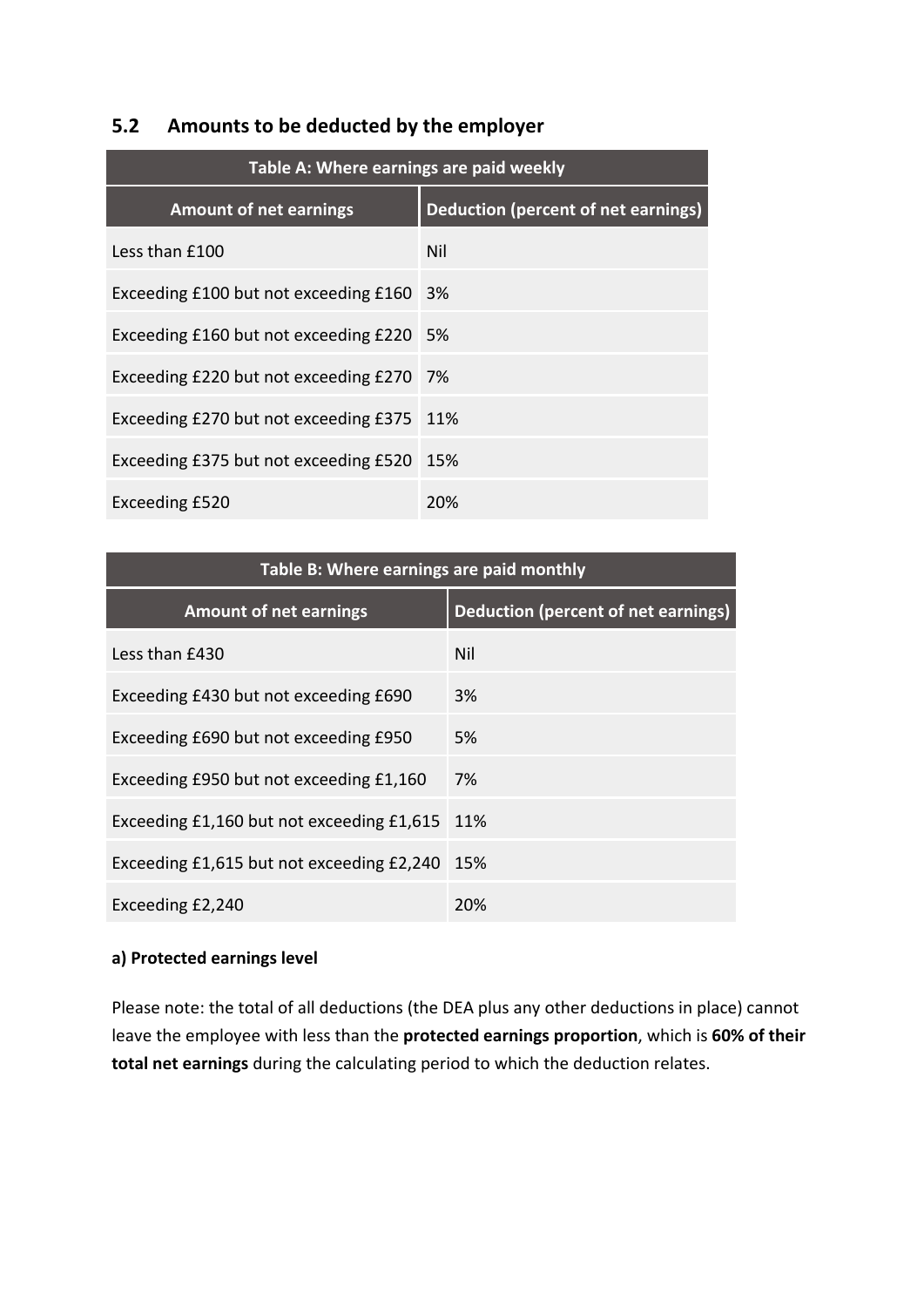#### **b) Employees who are paid every two weeks**

If an employee is paid two-weekly, the total net wage is divided by two and table A is used to check the percentage rate.

#### **c) Employees who are paid every four weeks**

If an employee is paid four-weekly, the total net wage is divided by four and table A is used to check the percentage rate.

#### **Note: Do not leave an employee with less than 60% of their total net earnings.**

#### **d) Holiday Pay**

If an employee is paid a wage which includes holiday pay paid in advance, the net wage is averaged, and the percentage rate applied to the average figure. For example:

- The employee received one weeks wage and two weeks holiday pay. Total net payment for three weeks = £850.
- $\pm$  £850 ÷ 3 = £283.33
- $\leq$  £283.33 x 11% = £31.17
- Total deduction from the net wage for three weeks of £850 = £93.51 (£31.17 x 3).

#### **e) Rounding**

The exact amount of the net wage is used against table A and B. If the percentage amount calculated results in a fraction of a penny, it is rounded to the nearest whole penny, with a result of exactly half a penny being rounded down to the nearest whole penny below, as follows:

- Net wage £235.63 per week
- $\leq$  £235.63 x 7% = £16.4941
- **Weekly deduction = £16.49**
- Net wage £1,547.99 per month
- $\pm 1,547.99 \times 11\% = \text{\pounds}170.278$
- $\blacksquare$  Monthly deduction = £170.28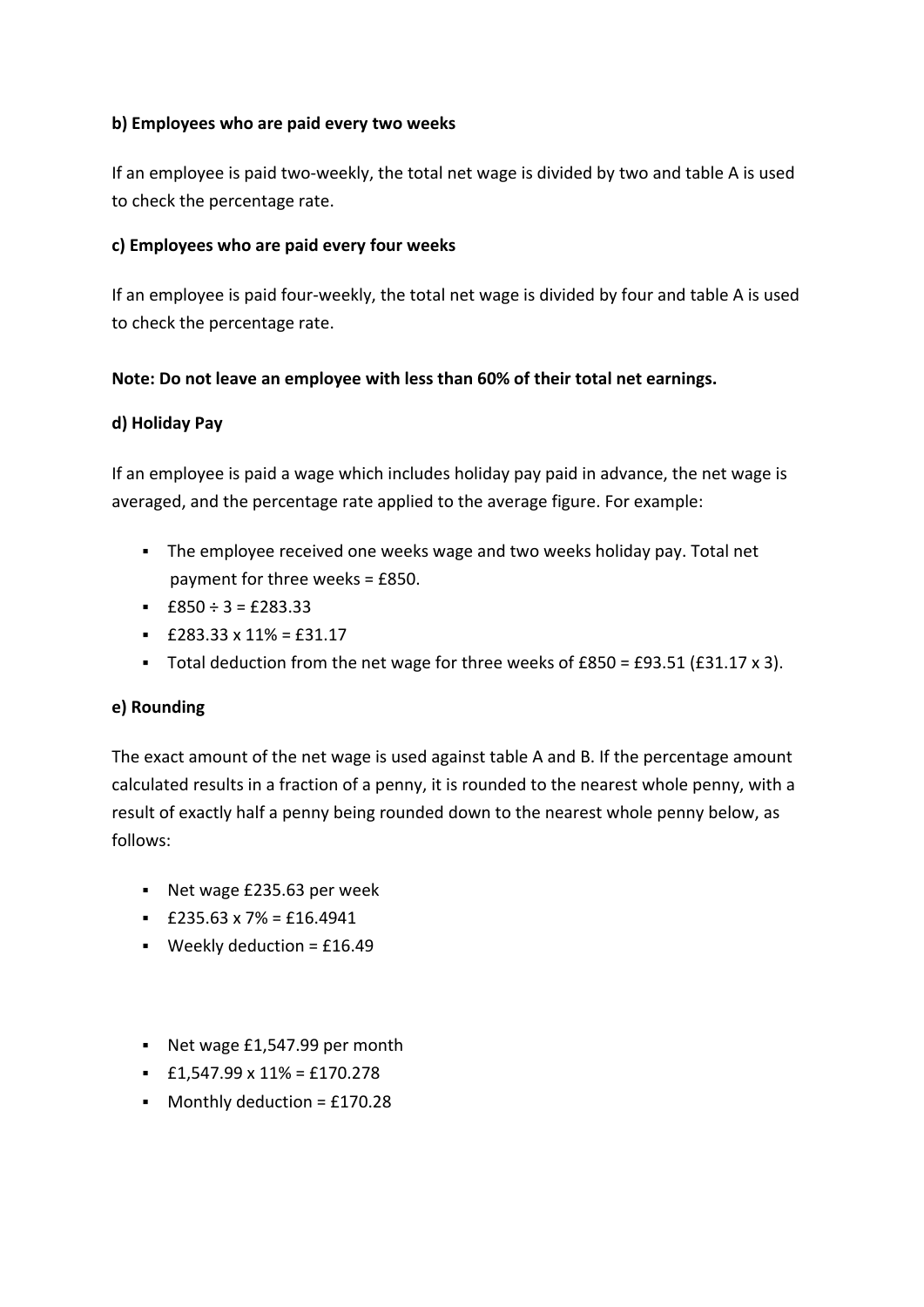#### **f) Administrative costs – what you can charge your employee**

For each pay period when you calculate the DEA deduction, you may also take up to £1 from your employee's earnings towards administrative costs. You can take this even if it reduces the employee's income below the protected earnings proportion.

# **6. If you fail to take deductions or make incorrect deductions**

If you fail to take a deduction from the employee's net earnings when you should have, or take an incorrect amount, you should correct this on the next payday or paydays.

Where the incorrect amount is because the deduction was less than the amount specified under the regulations, then you should:

- deduct the amount required for the current pay period, then
- include the difference between the incorrect and correct amount for the previous period.

Where the incorrect amount is because the deduction was more than the amount specified under the regulations then you should:

- deduct the amount required for the current pay period, then
- **•** reduce that deduction amount by the excess previously taken.

**It is important to note** that if a deduction is reduced in any week or month simply because the DEA, along with any other orders in place, will breach the protected earnings limit of 60%, this is **not** considered a shortfall as described above.

A shortfall only occurs when an incorrect amount has been deducted in error, or where one or more deductions have been missed.

**Please also note that the total to be deducted, including adjustments for an incorrect deduction, along with other deductions in place, must not leave the employee with less than the protected earnings limit of 60% for each pay period.**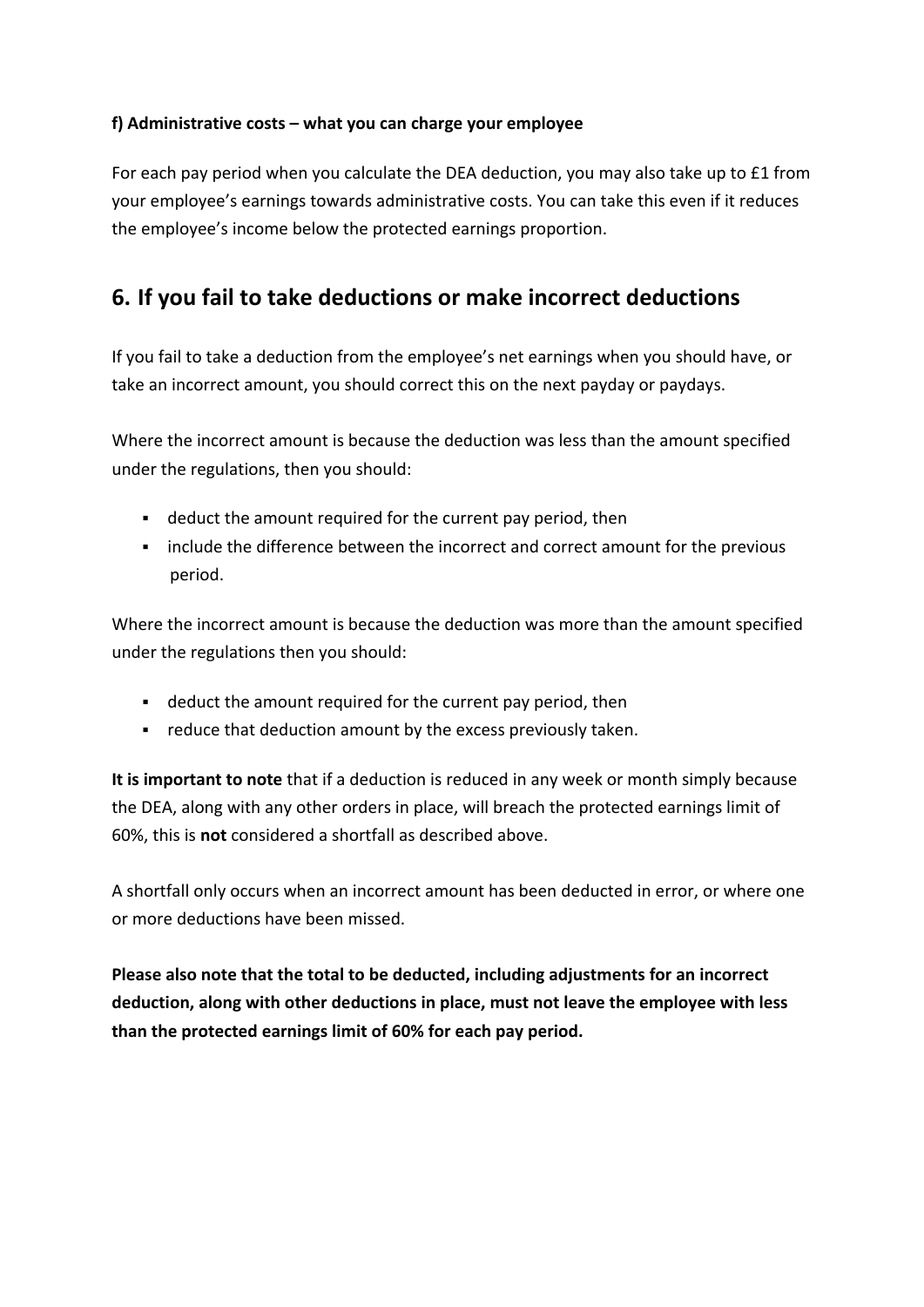# **7. Your employee has other court orders against them, which has priority?**

Courts can make orders that mean you must take money directly from your employee's earnings in a similar way to how we ask you to make deductions for a DEA. For example, your employee may have an Attachment of Earnings Order (England and Wales) or a Deduction from Earnings Order (for child maintenance). The DEA can be enforced without a court order, but if your employee has any other deduction orders against them there are rules that tell you which money you should take first. If your employee has one or more of the following in place, they will take priority over a DEA:

### **7.1 England and Wales**

- Deduction from Earnings Order (DEO) from the Child Maintenance Group (CMG)
- Attachment of Earnings Order (AEO) for maintenance or fines
- Council Tax Attachment of Earnings Order (CTAEO).

### **7.2 Scotland**

- Deduction of Earnings Order (DEO) from CMG
- **Earnings Arrestment (EA).**

### **7.3 Student Loans**

A student loan repayment also takes priority over a DEA. This applies to England, Wales and Scotland.

Once these priority orders have been taken into account in your calculation, a DEA will then take priority in relation to other orders or notices **in date order** (in Scotland this will be the date they were received). The amount you can deduct will depend on the available net earnings above the protected earnings limit of 60% of net earnings.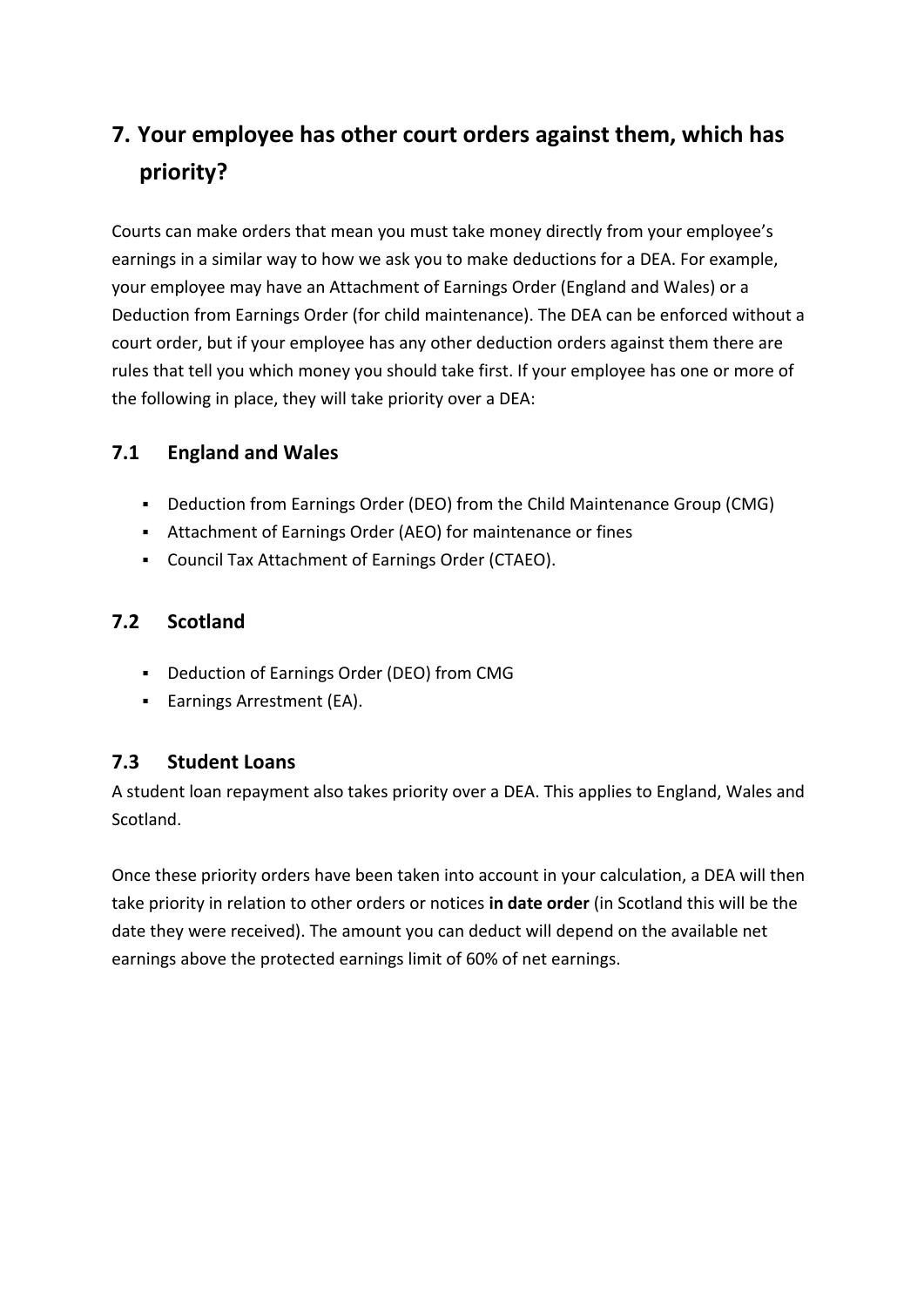# **8. If your employee does not earn enough for you to make the deduction**

- If the weekly or monthly earnings are below the threshold (see table A and B), you cannot calculate a DEA deduction.
- You must tell us why a deduction cannot be made by using a Direct Earnings Attachment payments schedule (see section 12.4 for information on this).
- You must continue to calculate whether a DEA deduction can be made, each pay period until either we tell you to stop or your employee leaves your employment.

## **9. If your employee thinks the amount they owe is wrong**

If your employee thinks that the amount of money they owe is wrong, you should advise them to urgently contact the Corporate Income Team on 01843 577550.

# **10. If your employee thinks the deduction amount is too much**

If your employee thinks that the amount you have calculated is too much, you should first check that the amount being deducted is correct according to table A or B, on the basis of their earnings and other orders in place. If the amount is correct, you should explain that you have made the deduction as instructed to do so. If they feel that this is too much for them to manage, you should advise them to contact us.

# **11. What happens once I am operating a Direct Earnings Attachment?**

Once you have started operating a DEA, you must continue to make payments to us until we tell you to stop or you have deducted the maximum amount that needs to be recovered from the earnings. We will contact you when deductions are to stop or if the amount deducted needs to change.

If there is a change of circumstances which means that you can no longer operate the DEA, you must tell us in writing within 10 days of that change happening. In the first instance, please phone us to let us know as we may be able to speed up the administration process.

If you need to tell us about a change like this, please phone the Corporate Income Team on 01843 577550 or email us at tdcincome@ekservices.org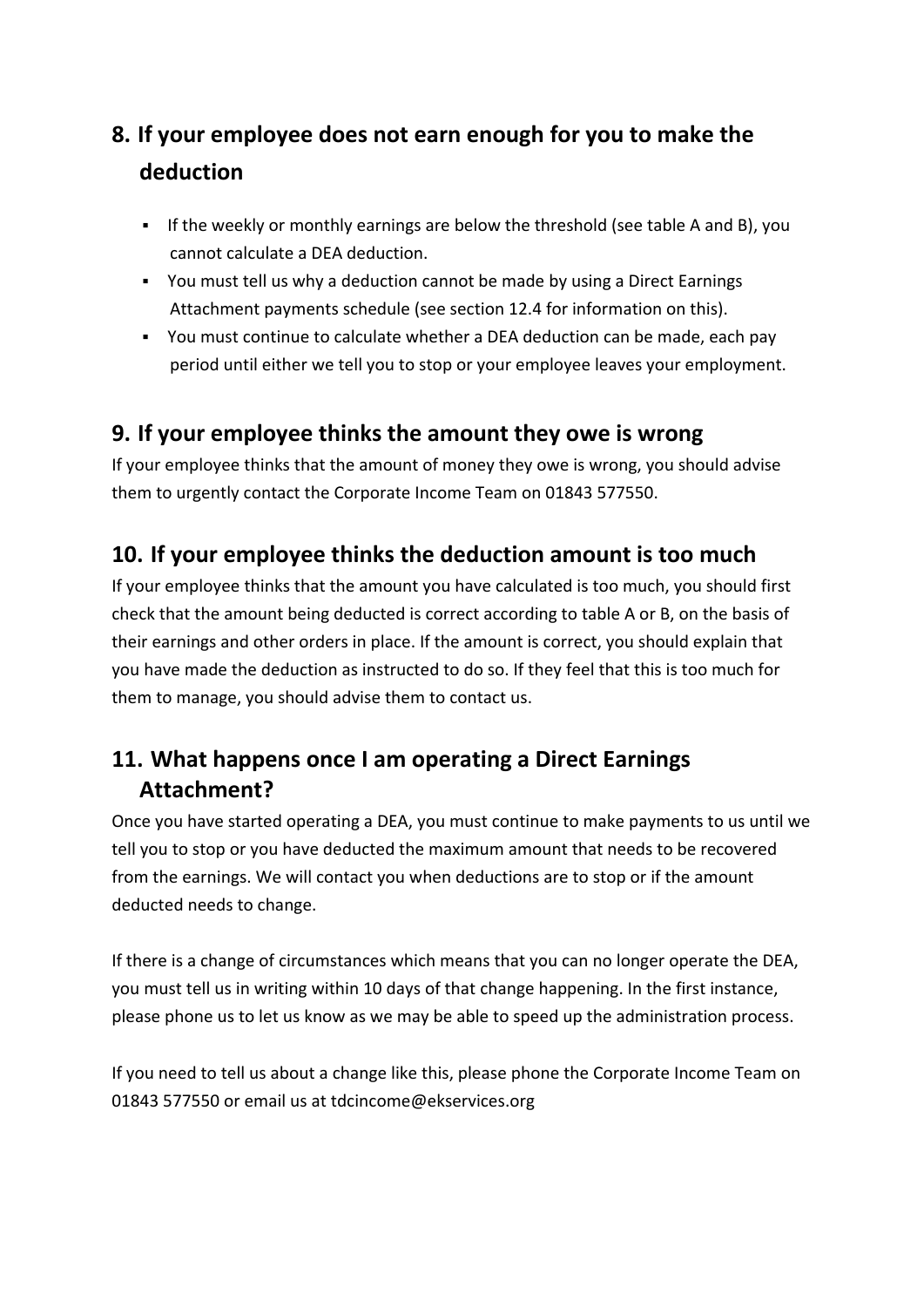## **12. How to make payments to us**

When you receive a notice to operate a DEA, you must:

- make regular payments to us until we tell you to stop or the maximum amount to be recovered has been taken from your employee's earnings
- pay the amount you have taken from your employee's wages to us as soon as possible, but no later than the 19th day of the month following the month in which you have taken it. For example, if you take the money on 30th September, you must send it to us before 19th October. If you take the money on 1st October, you must send it to us before 19th November.

### **12.1 By BACS (Automated Credit Transfer)**

This is our preferred method of payment, because of its security and quick clearance times. When setting up a payment by this method, you will need the following information:

- **Thanet District Council bank sort code:** 60-14-05
- **Thanet District Council bank account number:** 67834000
- **Account name:** Thanet District Council
- **Employee's LA reference number:** This will be shown on the DEA notice you will be sent.

If the payment is for one employee, enter the employee's LA reference number. If the payment covers multiple employees, enter 'DEA' as the reference.

If you are paying by BACS, you will need to send a Direct Earnings Attachment payment schedule to us so we know who the payment refers to. Please see section 12.4 for details about this.

### **12.2 By cheque**

If you need to pay by cheque, please make it payable to '**Thanet District Council**' and write the employee's LA reference number on the back of the cheque. Please send the cheque to:

Thanet District Council PO Box 9 Cecil Street Margate CT9 1XZ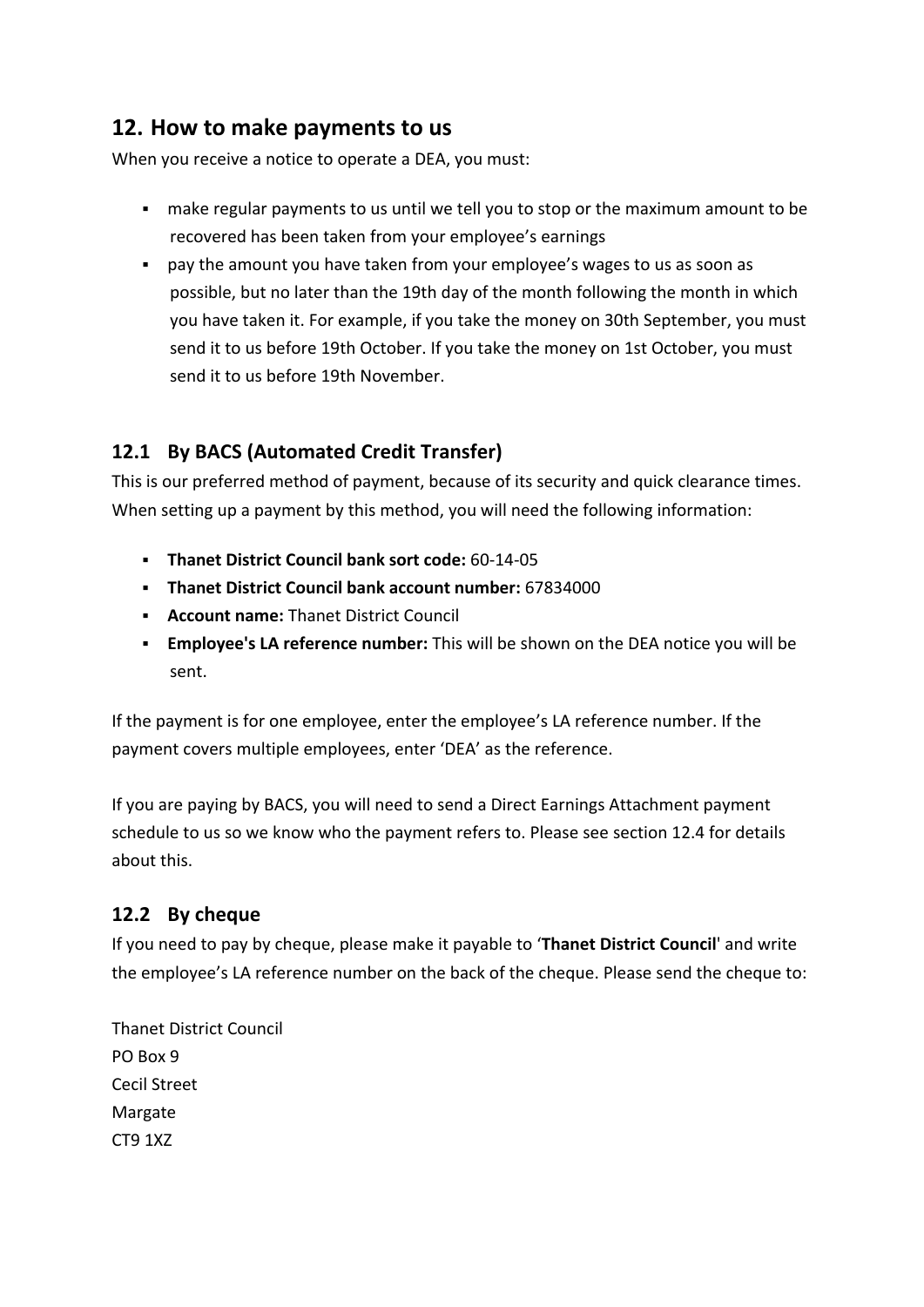If you are paying by cheque, you will need to attach a Direct Earnings Attachment payment schedule to the cheque so we know who the payment refers to. Please see section 12.4 for instructions about this.

### **12.3 By phone**

If your bank offers a bill paying facility and you wish to make a payment using the phone/internet banking/automated credit transfer, the bank account details to quote for the transfer of funds are:

- **Sort code:** 60-14-05
- **Account Number:** 67834000
- **Reference:** This will be the employee's LA Reference Number as shown on the DEA notice

### **12.4 Direct Earnings Attachment payments schedule**

For payments by BACS (Automated Credit Transfer) or cheque you must send us a [Direct](https://www.dover.gov.uk/Benefits/Housing-Benefit/Overpayments/Direct-Earnings-Attachments/DEA-Payments-schedule.doc)  [Earnings Attachment payments schedule](https://www.dover.gov.uk/Benefits/Housing-Benefit/Overpayments/Direct-Earnings-Attachments/DEA-Payments-schedule.doc) (you can find this on our website).

The Direct Earnings Attachment payments schedule must include the following details for each person for whom you were asked to make deductions from earnings:

- their full names (first names and last name)
- their LA reference number as shown on the DEA notice you were sent, and
- the amount of the deduction (in pounds sterling) that has been deducted, or the reason why a deduction cannot be made when appropriate.

The amount of the automated credit transfer or cheque must be the same as the total amount of deductions shown on the Direct Earnings Attachment payments schedule. Please do not send cash through the post.

If you prefer, you can email an electronic copy of the schedule to us at accountancy@thanet.gov.uk and payment can follow. Please include 'DEA notice' in the subject of your email.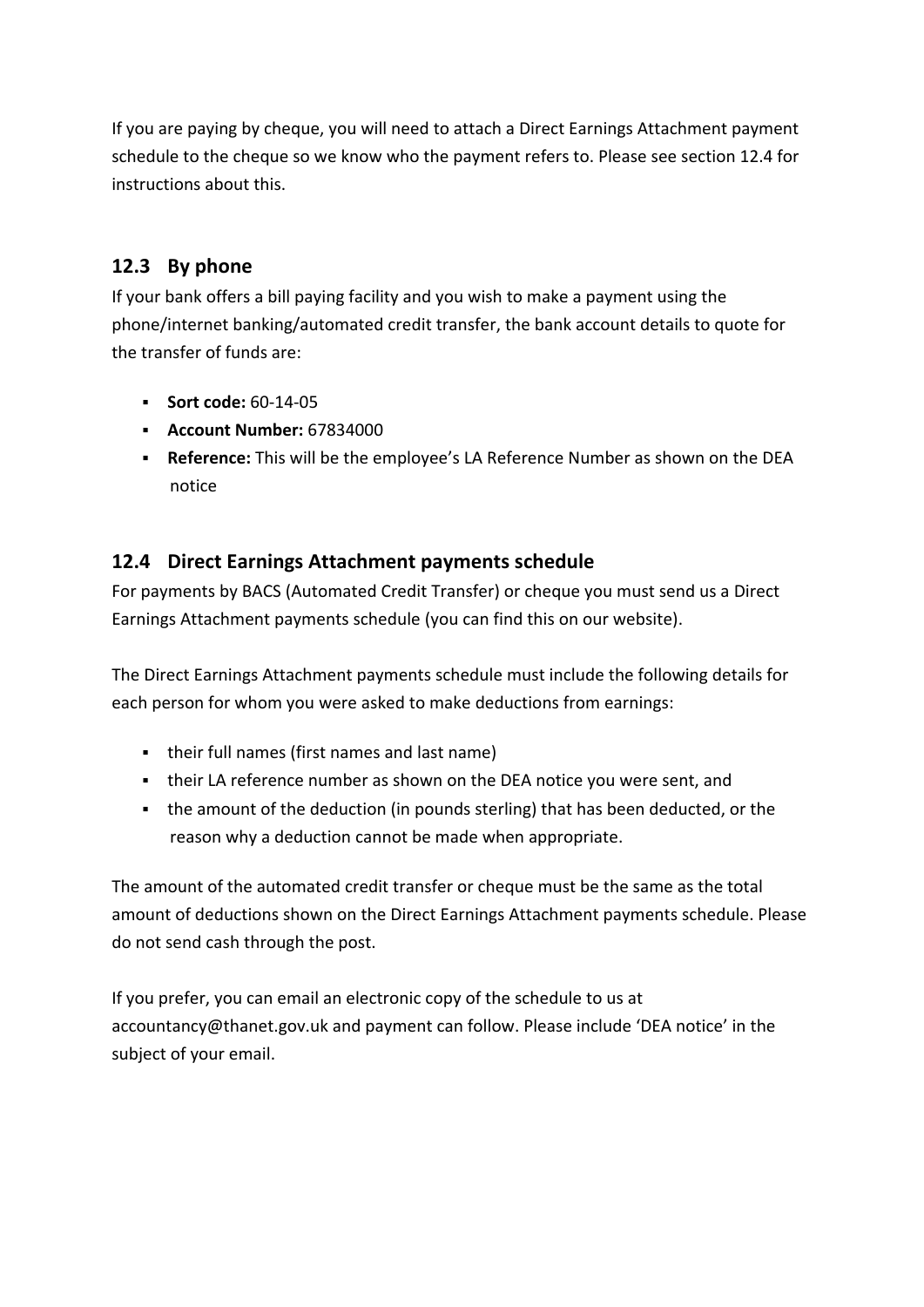# **13. Examples of Direct Earnings Attachment in practice**

- **Example 1 - A weekly paid earner with no prior attachment orders.** A person with net earnings of £385 per week will have a deduction of £57.75 per week (in line with the deduction rates table at 15%)
- **Example 2 - A weekly paid earner with an existing attachment order for child maintenance**

A person with net earnings of £250 per week with an existing attachment order of £60 per week for child maintenance will have a deduction of £17.50 (in line with the deduction table at 7%)

 **Example 3 - A monthly paid earner with existing priority attachment orders** A person with net earnings of £1,620 per month should have a DEA deduction of £243 (in line with the deduction table at 15%). However, this deduction in addition to the existing deductions of £486 will breach the protected earnings limit of 60%. The maximum deduction we can make in this instance would be £162.

#### **Calculation for example 3**

- Earnings x 40% = £648 (maximum amount for total deductions) Existing priority attachment order in place = £486
- $\blacksquare$  DEA deduction is  $\lightharpoonup$  £243
- $E648 E486 = E162$  (maximum amount available for the DEA deduction).

Therefore, although the deduction rates table states that a deduction of £243 should be taken, the protected earnings limit means that the amount will be restricted to £162.

## **14. Where can I get more information and advice?**

If you need more information about, or help to operate a Direct Earnings Attachment, please ring the Council Corporate Income Team on 01843 577550. We will be happy to discuss any questions you may have.

## **15. Direct earnings attachment - employers checklist**

| Does the person named in the notice work for<br>you?              | $Yes - go to B$<br>$\blacksquare$ No - tell us within 10 days                  |
|-------------------------------------------------------------------|--------------------------------------------------------------------------------|
| Are you a new business or do you have fewer<br>than 10 employees? | $\blacksquare$ Yes – contact us on 01843 577550<br>$\blacksquare$ No – go to C |